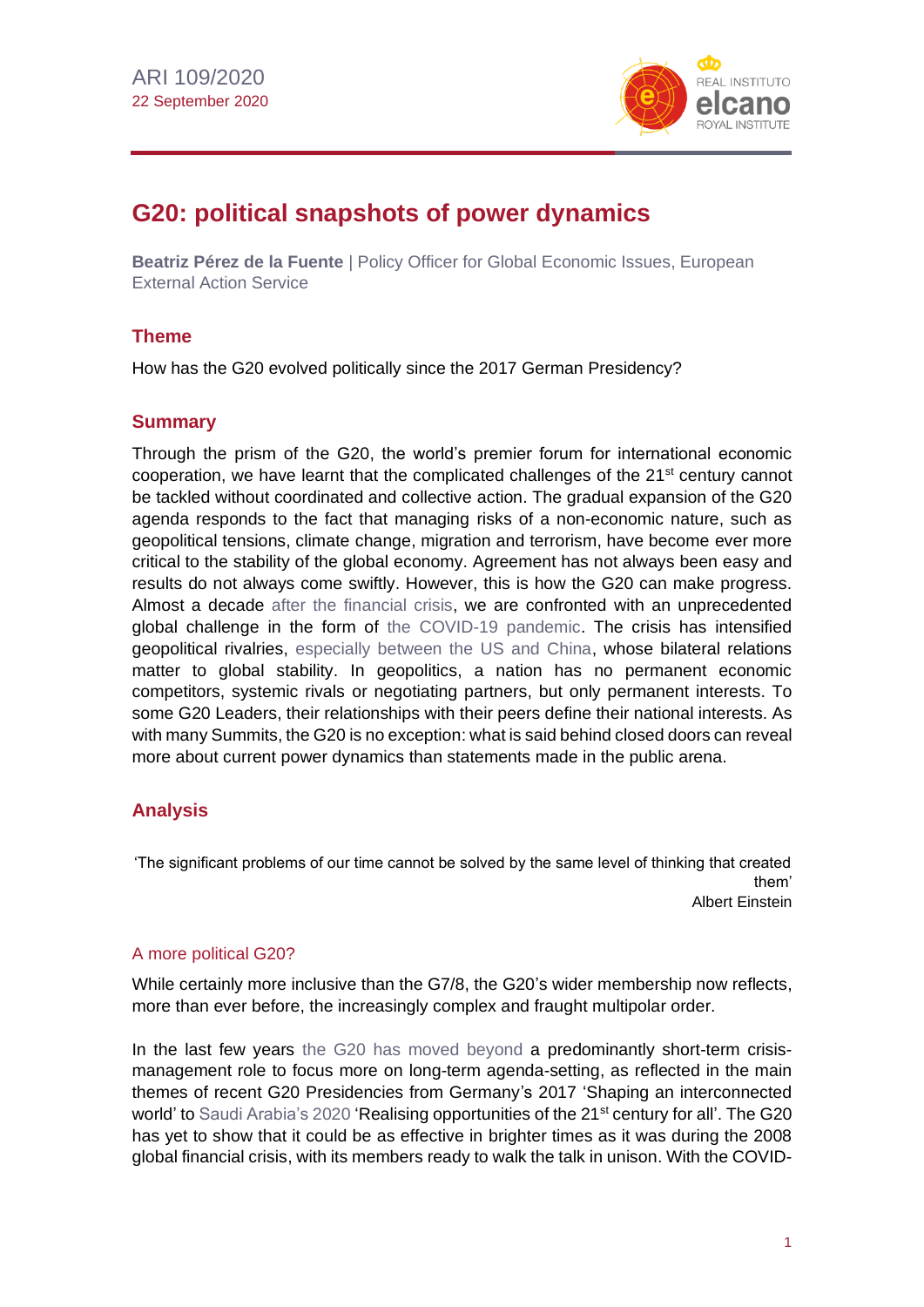19 crisis, the G20 is again in the spotlight to fill the leadership vacuum and chart out a swift, coordinated global response.

## The 2017 German Presidency

Thanks to Chancellor Merkel's skill and stature, the German Presidency managed to secure overall positive outcomes on all critically important issues, despite the stance of the new US Administration, which questioned a number of common positions that had been agreed by the G20 in previous years. Holding the Summit mid-year, while the new US Administration was still settling in, may have helped.

On trade, President Trump rattled G20 partners by refusing to reject all forms of protectionism as in Hangzhou. This shift in a long-standing US position reflected President Trump's 'America first' policy: his first major move upon taking office was to pull the US out of the Trans-Pacific Partnership (TPP). Even so, the Hamburg Communiqué was still relatively strong, with the G20 Leaders committing to 'fight protectionism including all unfair trade practices' while recognising 'legitimate trade defence instruments. For the first time, the G20 admitted the importance of reciprocity and a level playing field in trade and investment relations. Moreover, China was pushed to commit to fully cooperate in the Global Forum on Steel Excess Capacity set in Hangzhou and take action to cut excess capacity in the steel sector. The Communiqué explicitly mentioned the removal of market-distorting subsidies and other government support.

On climate change, with the Summit coming a month after the Rose Garden announcement of [US withdrawal from the Paris Agreement,](https://www.whitehouse.gov/briefings-statements/statement-president-trump-paris-climate-accord/) leaders agreed to disagree. The so-called G19, including the likes of Russia and Saudi Arabia, confirmed their commitment to implement the '*irreversible'* Paris Agreement while it only '*took note'* of the withdrawal of the US. A separate paragraph states the US position, including ceasing to implement its Nationally Determined Contribution and its intention to help third countries access cleaner fossil fuels. Although discussions over the best solutions to the crisis of refugees and irregular migrants were divisive, G20 members recommitted to collective efforts. Contrary to the 2017 G7 Summit in May, all members, including the US, backed the United Nations process towards the Global Compacts on Refugees and for Safe, Orderly and Regular Migration. Linked to migration, the G20 launched a new Africa Partnership, including several initiatives such as the Compact with Africa, to foster sustainable development and job creation. An unplanned statement on counter-terrorism said little new from a European perspective, but served to smooth over potential fissures and tensions between the US, Russia, Turkey and Saudi Arabia, while presenting no major issues for others.

As Hamburg showed, the G20 proved that it could work without US leadership, determined to continue its joint path towards a more climate-friendly global economy. What remains from Hamburg is the hope that international cooperation is still possible despite, or maybe because of, the US Administration's more isolationist strategy. Still, the Hamburg Summit did confirm the fragility of multilateralism and implicitly questioned whether Europe alone was in a position to strengthen it.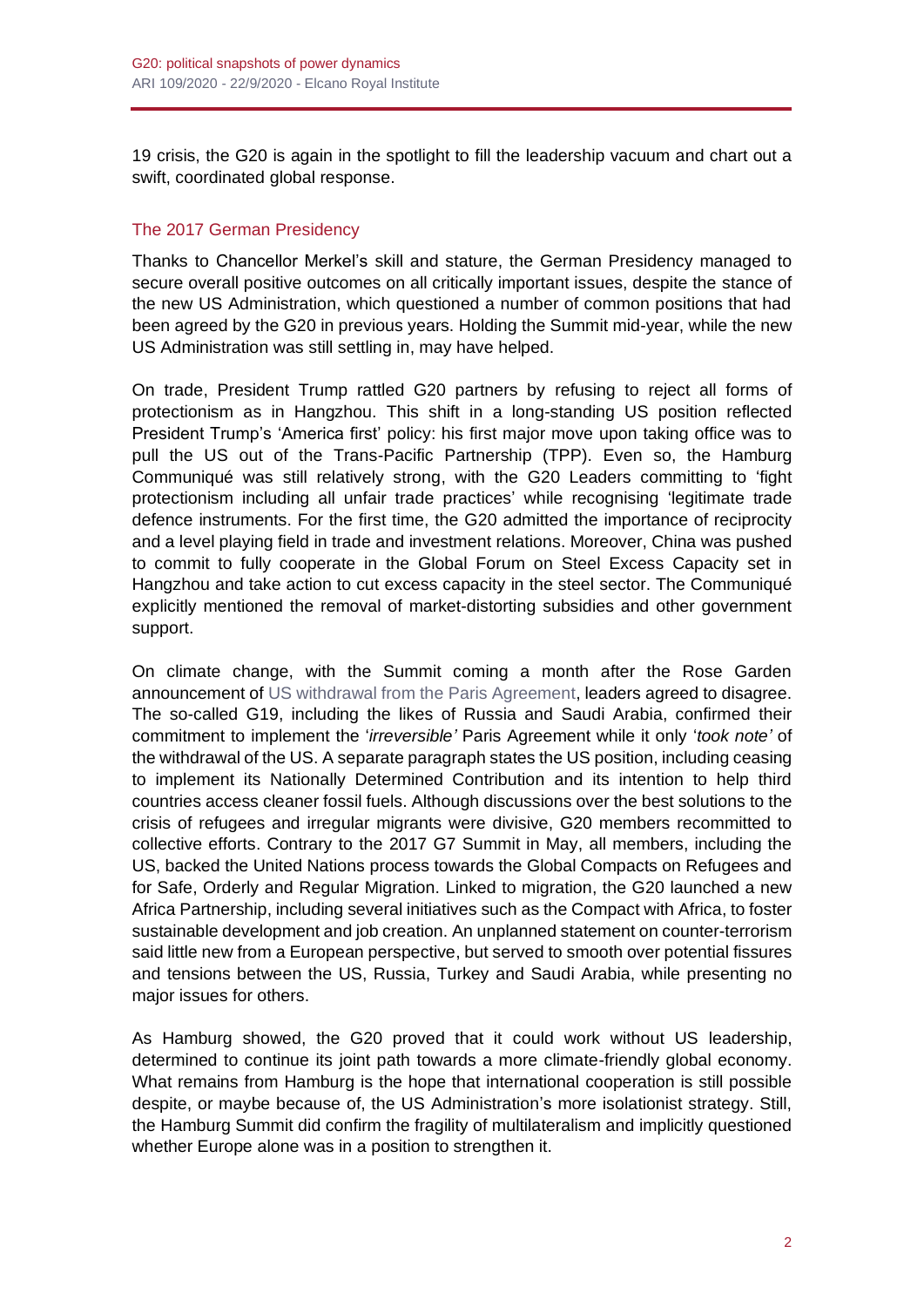The 2017 German Presidency had the task to live up to the challenge of 'shaping an interconnected world', extending the G20's influence in the realms of fair globalisation, migration, health and counter-terrorism, for example. A glance at the issues covered in the Hamburg Communiqué, from a forum that had hitherto stuck closely to its economic and financial policy agenda, shows that Germany was ready to go beyond global economic governance (they also held the second-ever meeting of G20 Foreign Ministers –a tradition that has continued under subsequent Presidencies–). Whether this marked the start of a trend is still difficult to determine as there is a fine line between maintaining unity and extending into the domain of global governance, which could stretch it to breaking point.

#### Argentina's 2018 G20 Presidency

The Buenos Aires Summit coincided with the 10<sup>th</sup> anniversary of the first G20 meeting at the leaders' level. A joint Communiqué was by no means quaranteed<sup>1</sup> at the beginning of the Summit, after President Trump's tweet left a bitter aftertaste to the G7 Charlevoix Summit. The G20 Leader's Meeting came as tensions grew between China and the US over trade differences, hostilities between Ukraine and Russia flared up again and pressure mounted to hold Saudi Crown Prince Mohammed bin Salman to account for the murder of journalist Jamal Khashoggi. Much of the political action occurred at the margins of the Buenos Aires Summit, especially with the first encounter between President Trump and Xi-Jinping,<sup>2</sup> which led to the 90-day trade-war truce.

[Argentina](https://blog.realinstitutoelcano.org/en/an-argentine-g20-a-latin-american-agenda-that-concerns-everyone/) played a smart hand within the G20, orchestrating a delicate balancing act between the US and China. The renewed commitment to work together to improve the rules-based international order was the result of reportedly strong EU coordinated efforts, as US negotiators took hard-line positions, rejecting any mention of 'multilateralism' or 'the rules-based order'. As a breakthrough, the G20 committed to reform the World Trade Organisation (WTO) to improve its functioning. It was never going to be optimal as the painstaking consensus building obviously meant keeping the US and China (and the others) on board throughout. Due to their mutually exclusive red lines, it was not possible to reiterate previous G20 commitments such as fighting protectionism and rejecting all unfair practices, keeping markets open and ensuring a level playing field. In addition to tariffs on Chinese goods, the Trump Administration imposed tariffs on steel and aluminium imports on national security grounds (primarily targeting China but not solely). It has been reported that the EU led the G20 call to further cut steel excess capacity and eliminate the subsidies that cause it. Although it has been said that China felt unjustly singled out, the EU secured, for the first time at the leaders' level, the recommendations and commitments agreed by Ministers in the Global Forum on Steel Excess Capacity and advanced the report by June 2019.

<sup>&</sup>lt;sup>1</sup> There were several failures to reach an agreement at the 11<sup>th</sup> Ministerial of the World Trade Organisation, the 2018 Ministerial Council of the Organisation for Economic Co-operation and Development and the Asia-Pacific Economic Cooperation Summit in Papua New Guinea.

<sup>2</sup> In April 2018 China imposed retaliatory tariffs on US products worth around US\$3 billion, escalating the US-China trade war. By November, the US had imposed tariffs on US\$250 billion worth of Chinese goods, while China had set tariffs on US\$110 billion worth of US products.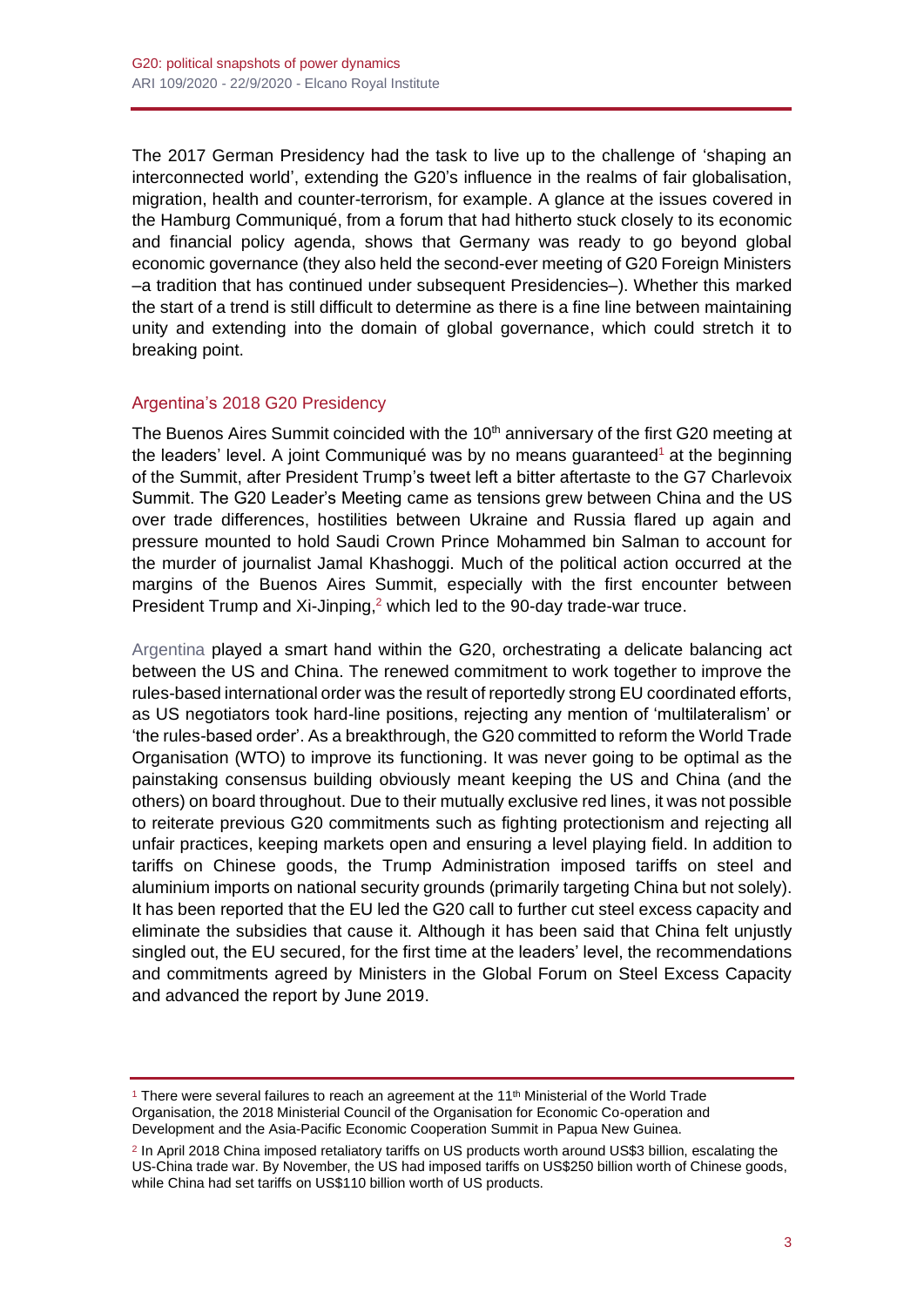On climate change there was no backtrack. All G20 members (except the US) reaffirmed their commitment to the Paris Agreement pledging their 'full implementation' ahead of COP 24 in Poland. The US rejected the proposed paragraph on migration and displacement, advocating that this was a domestic issue with important implications for their national sovereignty. Ultimately, there was a minimal reference to this, but saying nothing would have set a risky precedent on the G20 agenda.

After over a decade of isolation under previous governments, Argentina was ready to return to the international stage and display its newfound commitment to open trade and multilateralism. To say that hosting the G20 Summit evoked national pride would be an understatement –at the end of the G20 gala event President Macri was moved to tears when the actors of the Argentum show began to chant 'Argentina!, Argentina!'–. The success of the Buenos Aires Summit catapulted Argentina as a respected and trusted partner onto the world stage. Although its Presidency laid the ground for securing a loan from the IMF, it did not result in the much-needed foreign direct investments that President Macri so desperately wanted. Although he tried to capitalise on the Buenos Aires Summit in the run-up to the 2019 presidential election, the centre-left Alberto Fernandez won.

#### The 2019 Japanese Presidency

The Osaka Summit [proved to be another difficult test](https://blog.realinstitutoelcano.org/en/g20-not-paralysed-by-5g/) for the values anchored in the rulesbased international order. Thanks to concerted efforts from the Europeans, more than any other members, the G20 passed. An agreement on a Leader's Statement was impeded until the very last moment, amidst international trade and geopolitical tensions and with the climate crisis at the top of the agenda. Preserving the status quo in those difficult times qualified as a success for Japan.

Almost all G20 Leaders (except India, Indonesia and South Africa) endorsed a separate declaration on the Digital economy to launch the Osaka Track, aimed at promoting negotiations on setting international rules on e-commerce. G20 full consensus was reached on a separate Declaration on terrorist content online, following Australia's initiative in the aftermath of the Christchurch attacks. With fortuitous timing, the EU together with Argentina and Brazil announced the EU-Mercosur Free Trade Agreement defying the 'protectionist wave'. In the margins US-China announced another 'truce' in their escalating trade dispute<sup>3</sup> and agreed to resume their bilateral trade talks.

Despite very difficult negotiations due to the US's (and others') usual red lines, leaders finally issued a joint Communiqué. Apparently, the final text was actually agreed a few minutes *after* the end of the Summit, when the Presidency was ready to issue a Chair's Statement. It proved problematic to repeat language agreed in Buenos Aires (less than seven months before) and even more recently at G20 ministerial level (trade, finance and climate). Indeed, the G20 Communiqué did not include any reference to the Buenos Aires commitment to 'improve the rules-based international order'. On climate change,

<sup>3</sup> As trade talks ended without a deal, the US raised tariffs on US\$200 billion worth of Chinese foods from 10% to 25% in May 2019, leading China to retaliate by increasing tariffs on US\$60 billion worth of US goods.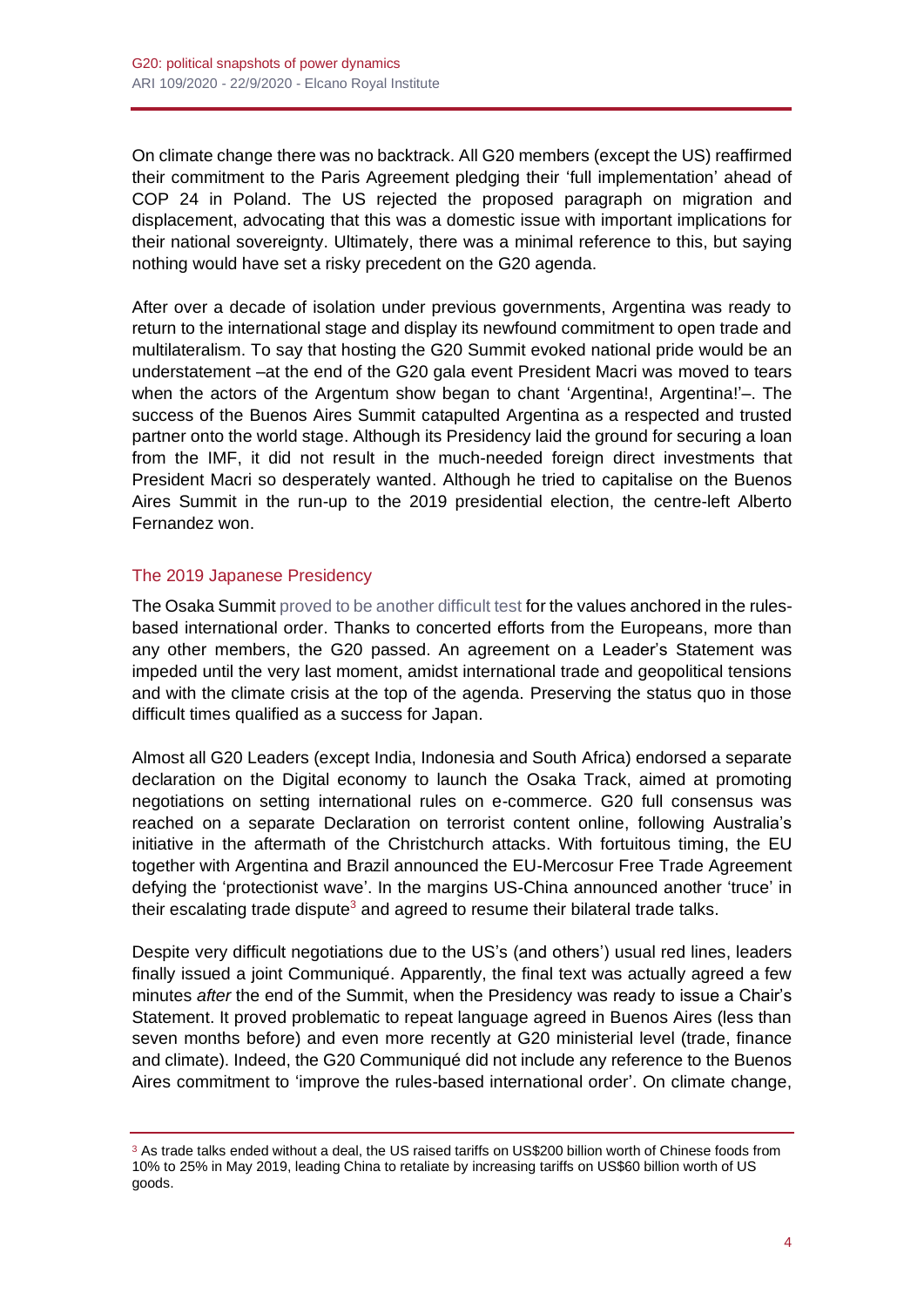there was strong and united pressure from the Europeans to re-state the G19/US divide on the Paris Agreement, as in Hamburg and Buenos Aires. Japan's Presidency made major efforts to help the US break its isolation; Brazil attempted to reinterpret key provisions of the Paris Agreement and Turkey expressed its concerns about being unfairly treated as developed country. Nonetheless, the G19 stood together and the US eventually accepted the text, subject to inclusion of their viewpoint, which describes the US as 'a world leader in reducing emissions'. The Osaka Declaration also went a few steps further with G19 committing to communicate or update Nationally Determined Contributions by 2020, which served to generate political momentum ahead of the United Nations Climate Summit in September and COP25 in December.

On trade issues, all G20 Leaders except the US were in a position to reach a consensual paragraph building on language agreed by all G20 Trade Ministers less than one month earlier. While the G20's traditional anti-protectionist pledge was not reproduced verbatim, Leaders made a clear commitment to 'free, fair, non-discriminatory, transparent, predictable and stable trade and investment environment'. G20 leaders affirmed that open international trade should be rules-based and that WTO reform is necessary to improve its functioning, notably of the dispute settlement system. Japan engaged bilaterally with China to table a text addressing Chinese concerns regarding steel excess capacity. It has been reported that prolonging the Global Forum on Steel Excess Capacity (GFSEC) beyond 2019 was made conditional upon deleting reference to the report, supported by all other members of the GFSEC pointing at China's overcapacity and addition of some openness to revising the mandate of the Forum. Both China and the US (the latter due to lack of results) were apparently ready to terminate the Forum. Although the text in the Declaration asked Ministers of the members of the GFSEC 'to explore and reach a consensus by fall 2019 on ways to further the work of the Forum', no agreement on its prolongation was reached.

The Osaka Declaration also included Prime Minister Abe's Data Free Flow with Trust initiative to facilitate the cross-border flow of data among countries with high levels of privacy protection and a call for finding global solutions to the taxation of the digital economy by 2020. On sustainable development, leaders restated their commitment to play a leading role in contributing to the timely implementation of the 2030 Agenda and the Addis Ababa Action Agenda –this was not a given in light of US reticence–. It sent a clear and strong political message ahead of the Sustainable Development Goals Summit in New York in September, where Japanese Prime Minister Abe highlighted G20 collective actions that had contributed to implementing the 2030 Agenda. On migration and displacement, thanks to European leadership backed by other partners (notably Turkey and Mexico), G20 members minus the US agreed on a substantial paragraph that would have ensured unequivocally that these issues remain on the agenda. However, the US apparently reduced this to a vague 'We will continue dialogue in the various dimensions of these issues in the G20'.

#### Another historic 'London G20'?

On 11 March 2020, the World Health Organisation (WHO) declared the COVID-19 outbreak a global pandemic. Since then, the essential public health measures taken have had a tremendous economic cost that has triggered a global recession, the spill over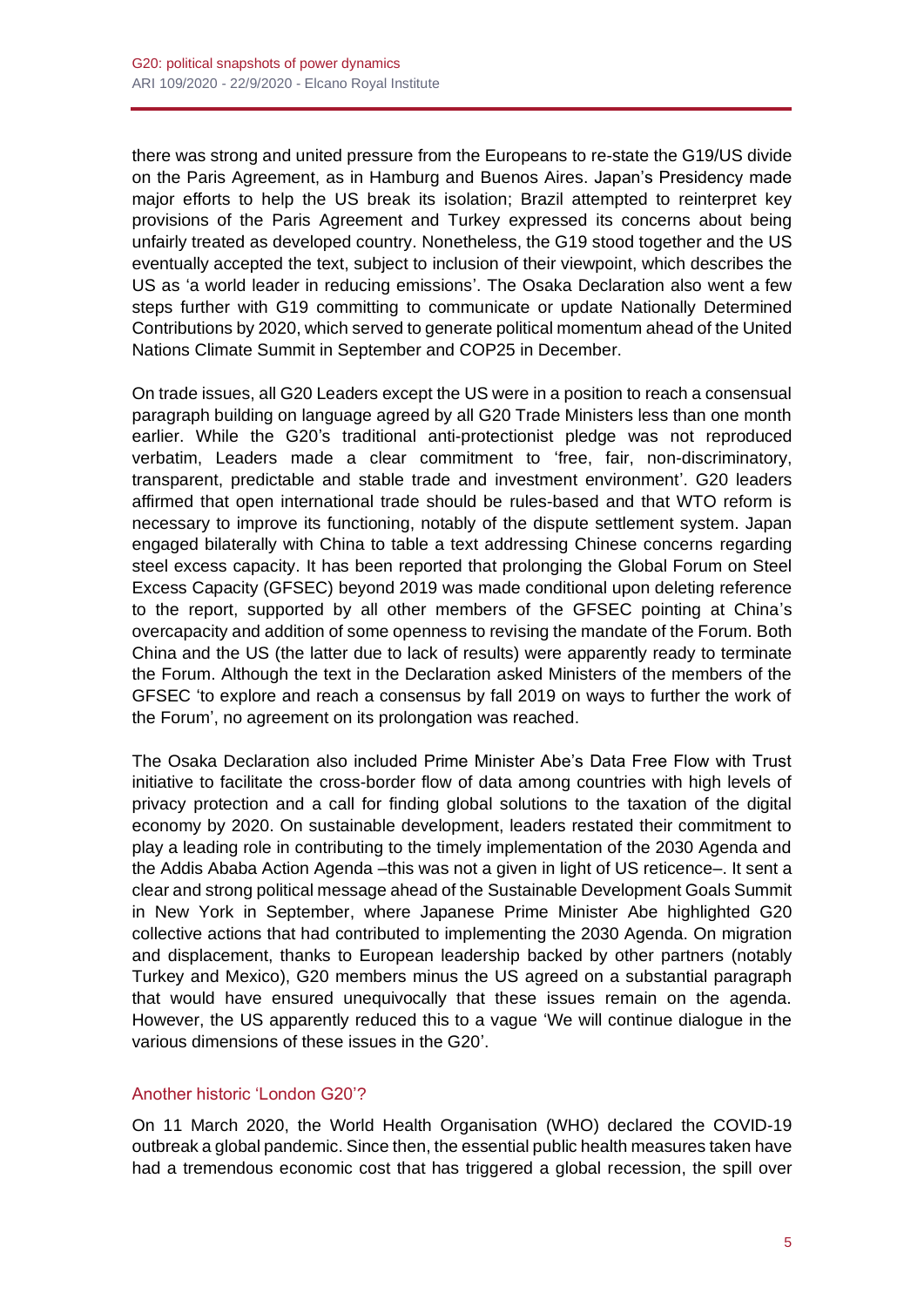effects of which were amplified by dynamics kicked off by the 2008 global crisis. In its June World Economic Outlook forecast, the IMF projected a contraction of the global economy of -4.9%, the worst global downturn since the Great Depression.

China was at the centre of the global pandemic, the subsequent consequences of which go well beyond COVID-19. China is dependent on exports to maintain its economic growth (accounting for roughly 20% of its GDP) and its single largest customer is the US, despite the ongoing trade dispute. The crisis has led to substantial damage to the Chinese economy and to some degree, to the decline in oil prices, since China is the leading oil importer. It had almost certainly contributed to the initial massive decline in equity prices. At that point, Saudi Arabia started a price war with Russia, triggering a major fall in the price of oil, with US oil prices falling by 34%. The severe fall and continued turbulence of American stocks also reflected US vulnerabilities as many people living in the US are without any healthcare cover or a strong social safety net. This prompted President Trump to declare a 'national emergency' on 13 March with the subsequent impact on the US and the global economy and ripple effect on the Chinese economy.

#### The G20 Extraordinary Virtual Leaders' Summit on COVID-19

Even if the pandemic is not viewed as a significant stress test for globalisation, the end of multilateralism or even a 'new Cold War' as such, it is certainly a test for the coordination of global responses within a weakened global governance structure and a climate of mistrust. What made the 2009 London G20 historic was not the size and scope of the 2008 global financial crisis but rather the speed and magnitude of the collective response. One nation could not solve the problem alone, so developed and emerging economies alike took a comprehensive and unprecedented set of actions to prevent another depression and set the stage for recovery.

The Saudi Presidency held an [emergency virtual G20 Leaders meeting on the COVID-](http://www.g20.utoronto.ca/2020/2020-g20-statement-0326.html)[19 crisis](http://www.g20.utoronto.ca/2020/2020-g20-statement-0326.html) on 26 March, chaired by King Salman, with minimal time for preparation. The backdrop for the Summit was not propitious with Saudi Arabia and Russia in the middle of an oil price war (with repercussions for the US shale industry) and rising tensions between the US (with elections in November 2020) and China, over the origin of the COVID-19 outbreak.

The current situation differs significantly to the 2008 financial crisis (the origin is instead a breakdown in public health response systems sparking a treble shock –demand, supply, financial– in the global economy). However, there is still huge value in largescale coordination on health, macroeconomic policies and wider cooperation measures. Evidently, this comes at a time when such coordination is not the political reflex of the US as it was in 2008, when President Obama held the first ever G20 Summit to respond to the crisis. However, given that monetary policy is reaching its limits, most observers agree that the G20 countries' most effective option to support growth must involve coordinating fiscal stimulus. Importantly, G20 leaders simultaneously agreed to keep global trade open, fair and non-discriminatory. Meanwhile, China was taking a leading role in supplying medical aid.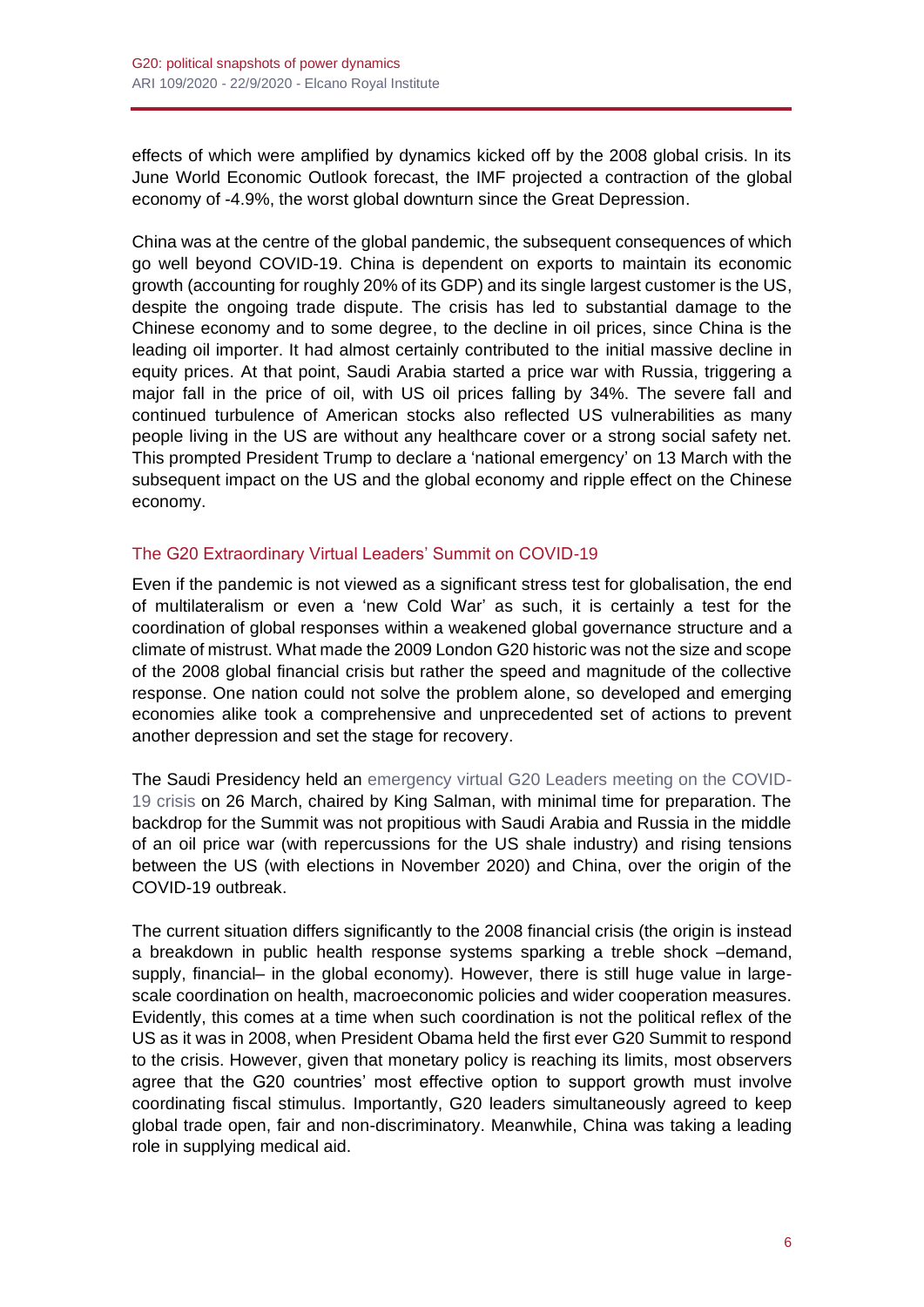The negotiations of the Leaders' Statement (conducted virtually for the first time) were notably smooth, showing G20 determination to act quickly and in a coordinated manner. The US, however, apparently tried to tone down the language of the joint statement in several places and opposed language on de-escalating trade tensions and WTO reform. In recent years the Trump Administration has been blocking the appointment of new judges to the WTO's Appellate Body. As of December 2019, the Appellate Body essentially stopped functioning as it had too few members to decide on appeals in trade disputes between WTO members.

On the health front, the G20 Communiqué aimed at limiting countries from imposing barriers to exports of medical equipment, or launching competing efforts to find a potentially hugely profitable vaccine. The G20 tasked Health Ministers to develop a set of urgent actions on jointly tackling the pandemic by the time of their Ministerial Meeting in April and committed to further strengthen the WHO's mandate (with a clearer role) in coordinating the international fight against the pandemic and to close the financing gap in the WHO Strategic Preparedness and Response Plan. The G20 also tasked the WHO, in cooperation with relevant organizations, to assess gaps in pandemic preparedness and report to a joint meeting of Finance and Health Ministers in September, with a view to devising a global initiative on pandemic preparedness and response, aligning existing and ongoing initiatives (with importantly, *no new set-up*). In this context, President von der Leyen stressed that the EU stood ready to set up an international online pledging event<sup>4</sup> to ensure adequate funding to develop and deploy a vaccine against COVID-19.

On the economic front, most G20 economies were in the process of deploying massive fiscal stimulus measures, with their central banks injecting much needed liquidity into squeezed financial markets. The Leaders Statement provided a combined overview of all the measures taken so far with over US\$5 trillion injected into the global economy to counteract the social, economic and financial impacts of the pandemic. The G20 tasked Finance Ministers and Central Bank Governors to develop a G20 action plan by 15 April in response to COVID-19 and to work closely with international organisations to deliver swiftly the appropriate international financial assistance. Regarding trade, the joint statement calls for ensuring the flows of vital medical supplies and other goods, resolving disruptions to the global supply chains, and refraining from raising new trade barriers. It also justified 'emergency measures', aimed at protecting health, providing they are targeted, proportionate, transparent and temporary.

Finally, on international cooperation, the Joint Statement refers to the urgent need for a coordinated response with international organisations and multilateral development banks, given the serious risks that the pandemic poses in the developing world, as well as the challenges faced by refugees and displaced persons (the latter being Turkey's call).

<sup>4</sup> On 4 May, the European Commission registered €7.4 billion in pledges from donors worldwide during the Coronavirus Global Response pledging event. This was followed by the 'Global Goal: Unite for Our Future' campaign launched on 28 May, which culminated in the global pledging summit on 27 June. Both events raised about €16 billion.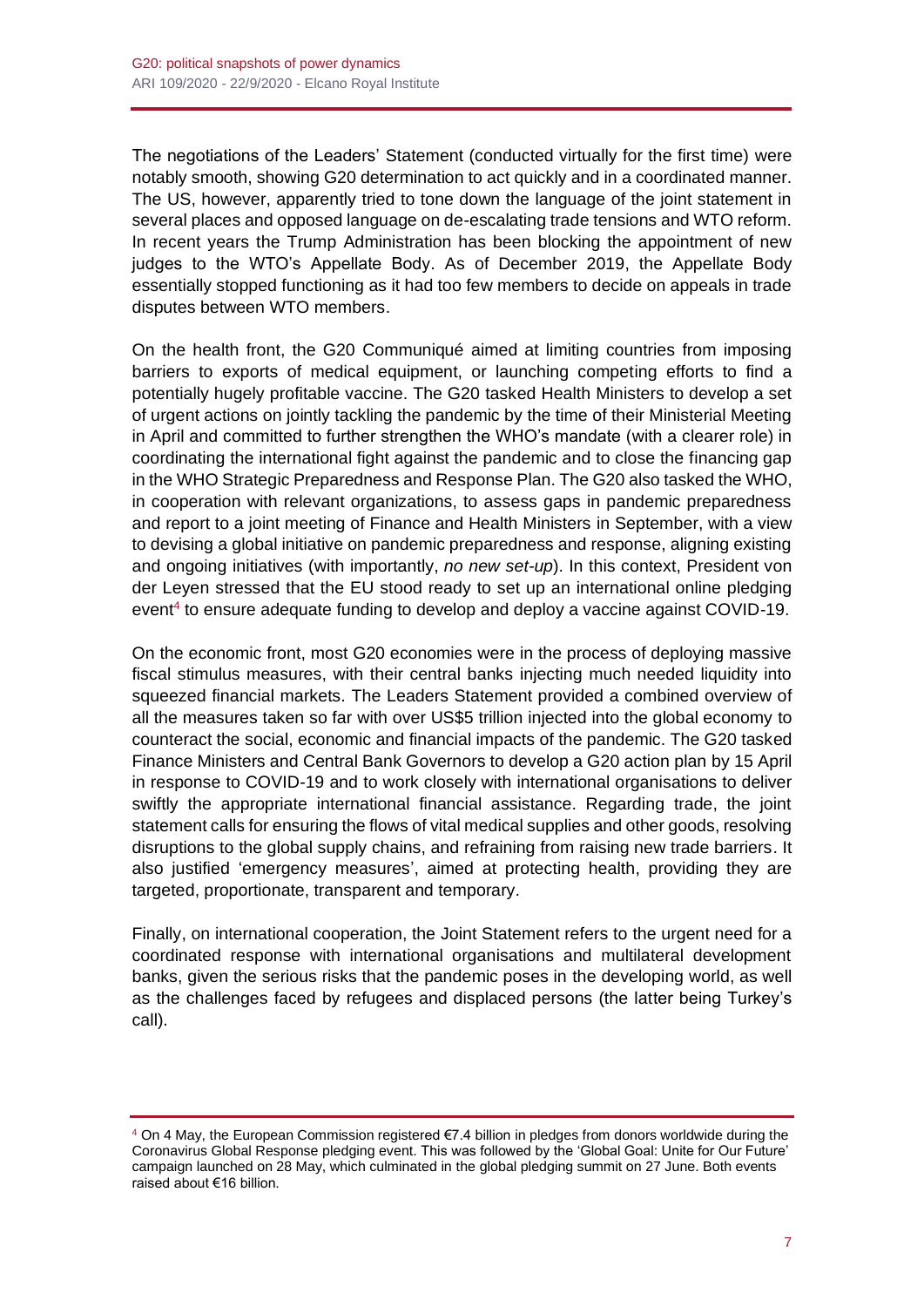The COVID-19 crisis has already exacerbated existing debt problems in many developing countries, which could become a clear obstacle to sustainable development. As part of the G20 Action Plan of 15 April, Finance Ministers and Central Bank Governors agreed on the G20-Paris Club Debt Service Suspension Initiative (DSSI), which offered 73 eligible countries the ability to suspend debt payments to their G20/Paris Club bilateral official creditors until the end of 2020. The G20 Finance Ministers and Central Bank Governors Meeting of 18 July reported that the DSSI is progressing well with 42 countries having applied, accounting for an estimated US\$5.3 billion of 2020 debt service to be deferred.

#### The 2020 G20 Riyadh Summit and the road ahead

Since the G20 Extraordinary Summit, the COVID-19 pandemic has spread with alarming speed infecting globally over 24 million people, with nearly 850,000 deaths reported to the WHO $<sup>5</sup>$  (as of 1 September 2020). The COVID-19 epicentre has since shifted from</sup> Europe to the Americas, with the US and some EU Member States in the top 10 of the worst-hit countries.<sup>6</sup> Despite massive government interventions, there are no signs that the economies of the US or the EU –accounting for almost half of global GDP– are recovering. According to Eurostat estimates for the second quarter,<sup>7</sup> GDP in the EU over the previous quarter fell by -11.7% (after -3.2% in the first quarter), whereas the US's GDP contracted by -9.5% compared with the previous quarter (after -1.3% in the first quarter).

The outcome of the US election on 3 November will be a harbinger for the future of international cooperation. The first crucial test will be the upcoming [G20 Riyadh Summit](http://www.g20.utoronto.ca/summits/2020riyadh.html) on 21 and 22 November 2020. If elected, the Democratic presidential contender, Joe Biden, has pledged to abandon President Trump's isolationism, instead embracing multilateralism and restoring US leadership through strategic alliances. As the rulesbased multilateral trade order weakens, great power rivalries have intensified. Yet the G20 still offers a window of opportunity for the future of the WTO (the so-called Riyadh Initiative). Biden has also pledged to reverse President Trump's move to withdraw from the WHO $^8$  and aims to re-join the Paris Agreement, calling climate change an 'existential threat'. However, even if the Democrats win, the US will formally leave the Paris Agreement (albeit temporarily) the day after the 2020 US election.<sup>9</sup> As the new President officially assumes office in January 2021, the key question would be President Trump's authority in the upcoming G20 Summit if he is not re-elected. The Riyadh Summit will also be a crucial moment for the future of the G20 and its place in global governance. Leaders should live up to expectations by sending a robust message of unity to address

<sup>5</sup> As of 1/IX/2020. WHO Coronavirus Disease (COVID-19) Dashboard.

<sup>6</sup> As of 1/IX/2020. Johns Hopkins Coronavirus Resource Center, 'Mortality Analysis: Deaths per 100, 000 population'.

<sup>7</sup> [14/08/2020. GDP and employment flash estimates for the second quarter of 2020.](https://ec.europa.eu/eurostat/news/news-releases)

<sup>8</sup> On 6 July 2020, the Trump Administration notified the UN that the US was formally withdrawing from the WHO.

<sup>9</sup> In November 2019, the US notified the UN of its intention to leave the global climate change accord, initiating a one-year process to culminate the day after the 2020 US election.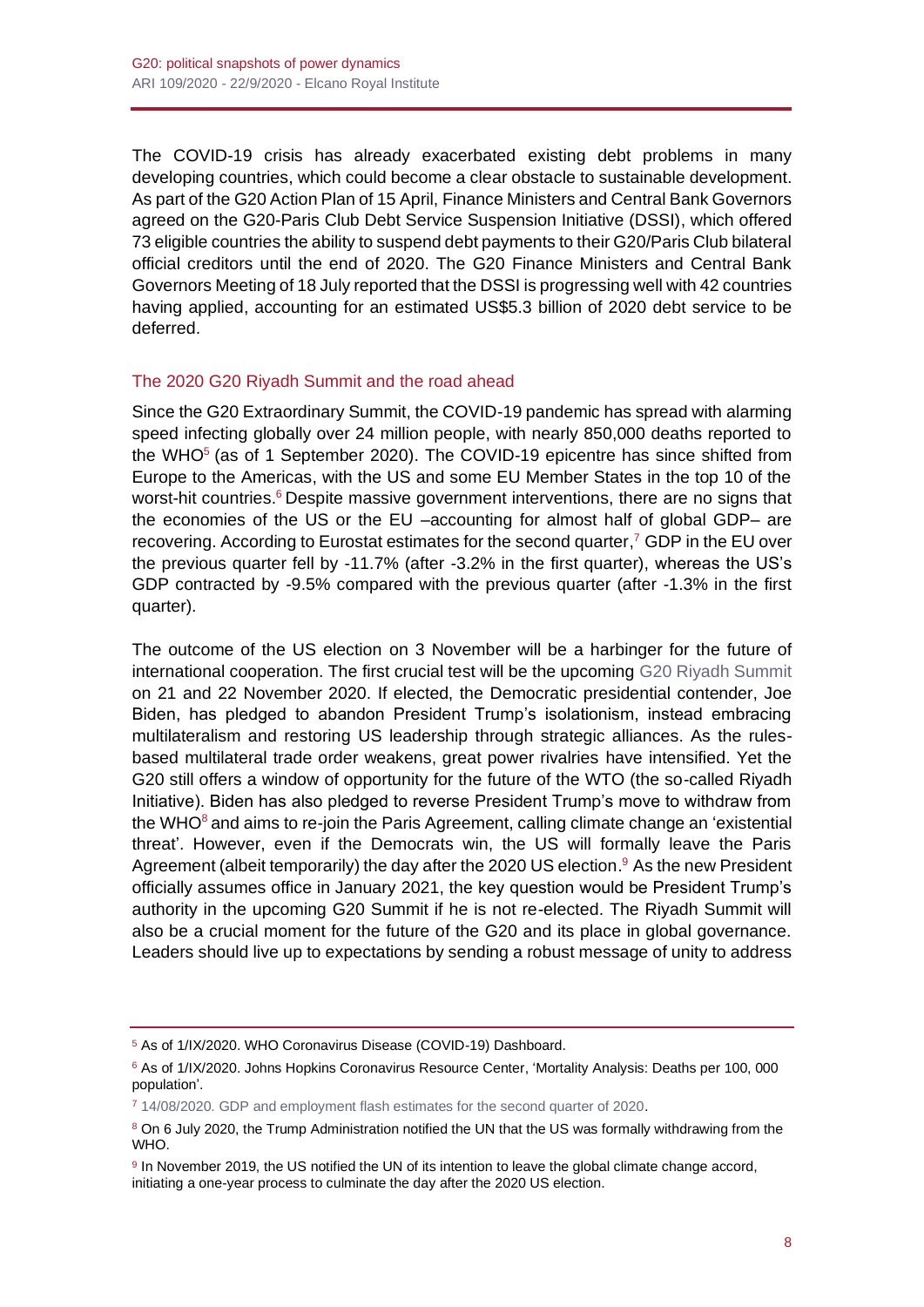effectively the pandemic emergency and its economic fallout while showing solidarity, particularly with the world's poorest countries.

# **Conclusion**

The COVID-19 pandemic could prove deeply destabilising not only economically but also geopolitically. It has already been testing the limits of global cooperation and has accelerated many trends already underway in the global economy. A resurgence of economic nationalism might be an even greater risk of the current crisis.

The G20 has traditionally served as a vehicle for strengthening full-scale multilateralism, not for establishing ways to replace or circumvent it. Whether this time the G20 will be able to keep alive multilateral cooperation will depend on whether the existing fissures in the G20 narrow or expand to breaking point. The upcoming US elections in November, some weeks prior to the G20 Riyadh Summit, will influence the game. Whereas in 2008-09 the US and China managed to put aside their differences to meet a common cause –tackling the global financial crisis– today willingness to work together remains up for debate. Trade and technology disputes and the bitter recriminations over the handling of the current COVID-19 pandemic have plunged the relationship between the US and China to new lows. This crossfire has also driven a further wedge between Washington and other G20 members, who do not necessarily want to antagonise China.

Failing to provide a global safety net as the COVID-19 crisis intensifies, particularly in the developing world, might have devastating economic and political repercussions, threatening to poison international economic relations for years to come.

## **References**

G. Friedman (2020), 'From a COVID-19 recession to a COVID-19 depression?', *Geopolitical Futures*.

Foreign Affairs Magazine (September-October 2020), *The World Trump Made*, vol. 99, nr 5.

G20 Leaders' Declaration (Hamburg, 2017), Shaping an interconnected world.

G20 Leaders' Declaration (Buenos Aires, 2018), 'Building consensus for fair and sustainable development'.

G20 Leaders' Declaration (Osaka, 2019).

Extraordinary G20 Leaders' Summit Statement on COVID-19 (2020).

G20 Finance Ministers and Central Bank Governors Meeting Communiqué (2020).

G20 Second Extraordinary Sherpa Virtual Meeting Press Release (2020).